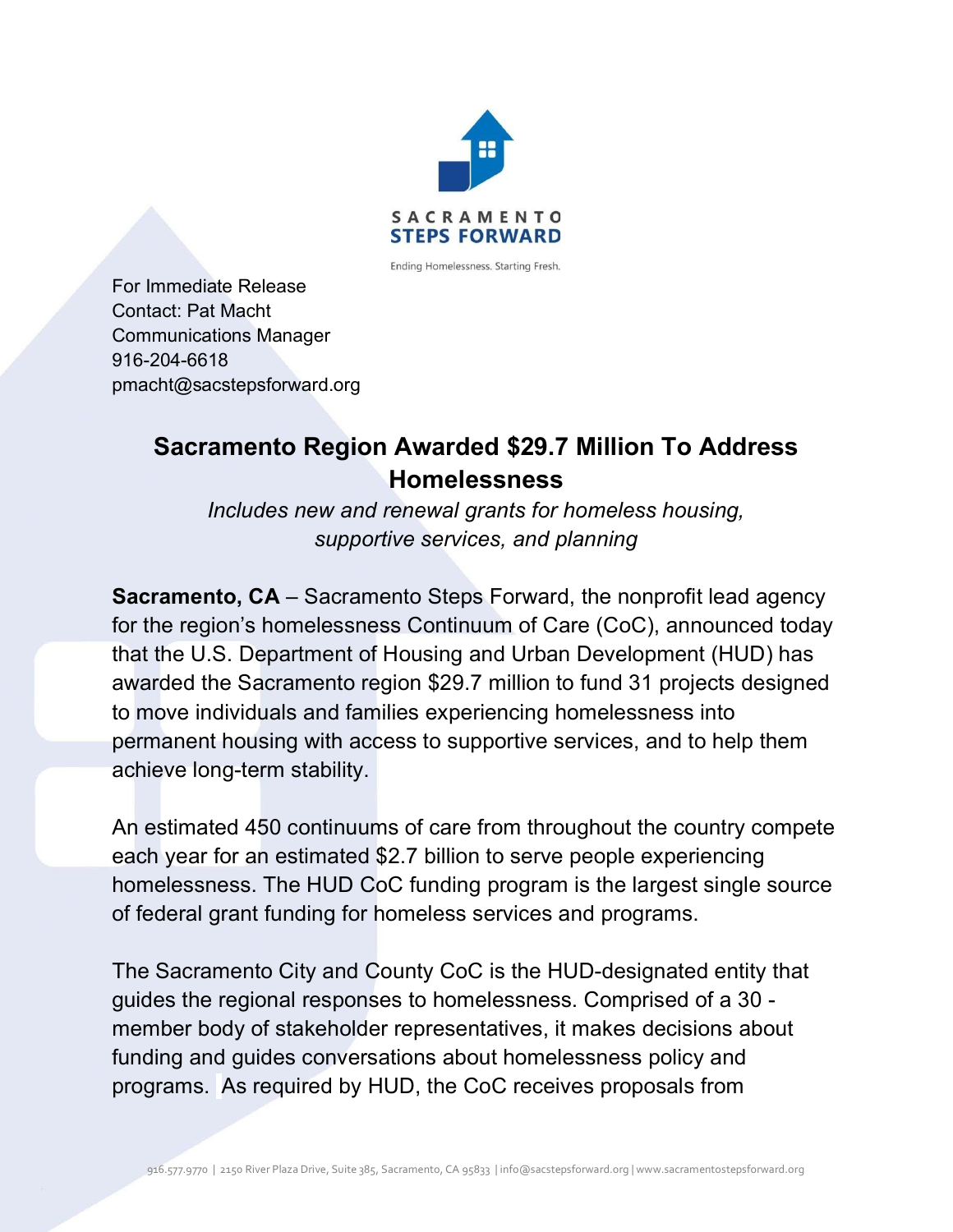community service providers, scores them based on HUD and local requirements, and submits the applications to HUD each year.

"We are grateful to the federal government for continuing to support the range of projects that all work toward rapid housing, supportive services and permanent housing and stability," said Lisa Bates, Chief Executive Officer of Sacramento Steps Forward. "It acknowledges our community's proven capability to harness best practices and reflects faith in our evidence-based community approaches toward ending homelessness."

The majority of the 31 awards renew and sustain various homelessness services programs. Combined, these critical funds will continue to finance 2,367 beds and add 210 new beds to the homelessness response system. Seven first-time awards include:

- Two projects that rapidly rehouse survivors of domestic violence;
- Three supportive housing projects for those experiencing chronic homelessness; and
- Two awards to improve coordination of regional homelessness response.

In addition to funding programs that use a housing-first approach, reduce homelessness and criminalization of people experiencing homelessness, the HUD grants also support partnerships between housing and health agencies, work to reduce racial disparities, and the foster engagement of people with lived experience in decision making.

HUD funding also supports the CoC planning activities and a homelessness management information system (HMIS). HMIS is used to collect client- level data on housing and services and uses the data in a variety of ways, including evaluating project performance, providing insights to shape future actions and for the preparation of federal reporting.

*- more -*